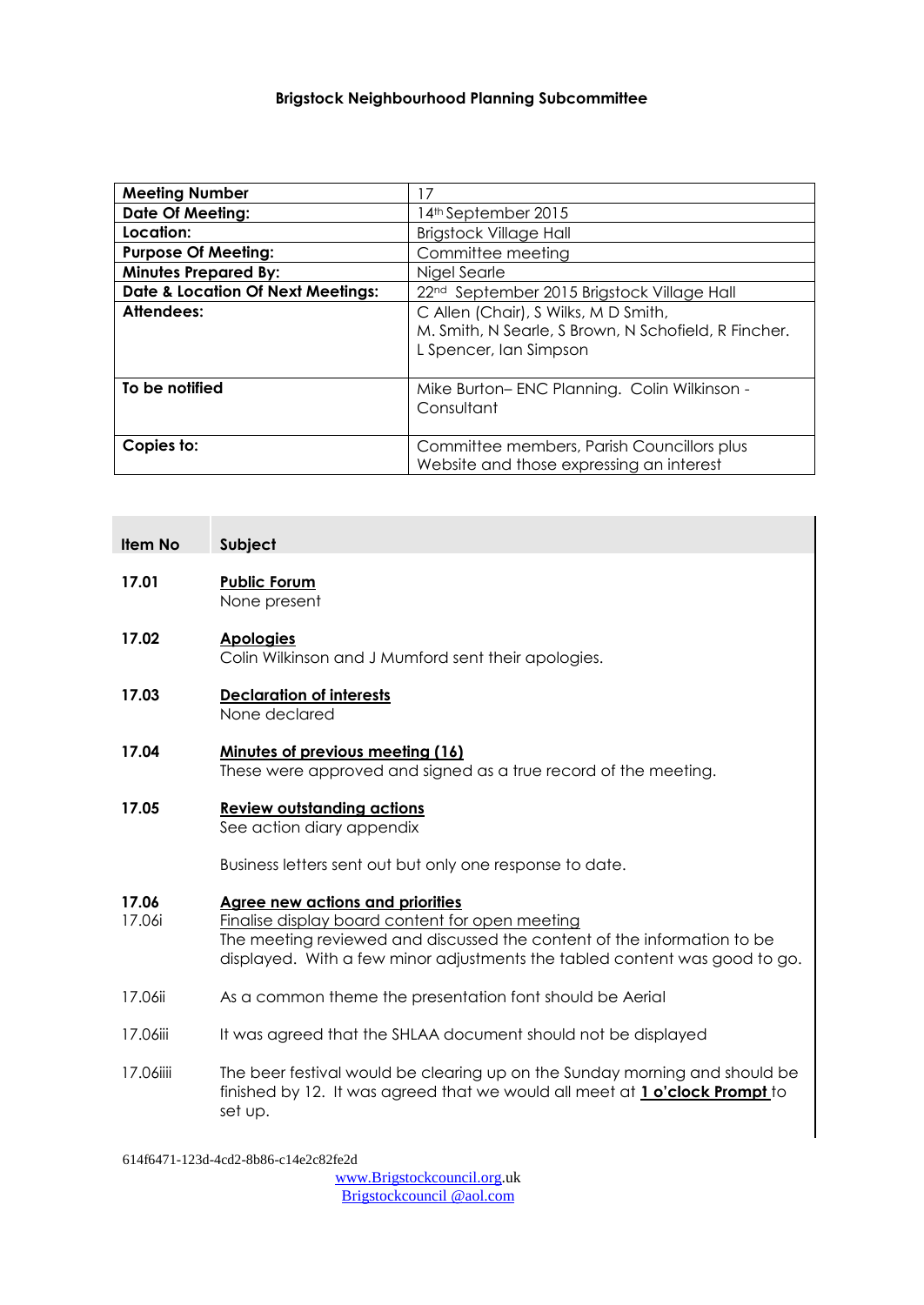#### **Brigstock Neighbourhood Planning Subcommittee**

- 17.06v Size of display board to be obtained and circulated to group **ACTION NJS**
- 17.06vi List of all street names and numbers to be supplied to Ian Simpson **ACTION NJS**
- 17.06vii NPS had meeting with cricket club and circulated report

#### **17.07 Correspondence**

D Ray ENC planning support e-mailed to say he was leaving the council and Mike Burton would be our support.

Andrew Hiorns Ltd Milton Keynes Sent an e-mail to say they had acquired land to the north of the village and would like to meet the group. There was a response that we would contact them at a later date. (When we were in a position to have a stakeholder meeting)

#### **17.08 AOB**

None

#### **17.09 Date of next meeting**

22nd September in the village hall meeting room @ 7:30

[www.Brigstockcouncil.org.](http://www.brigstockcouncil.org/)uk Brigstockcouncil @aol.com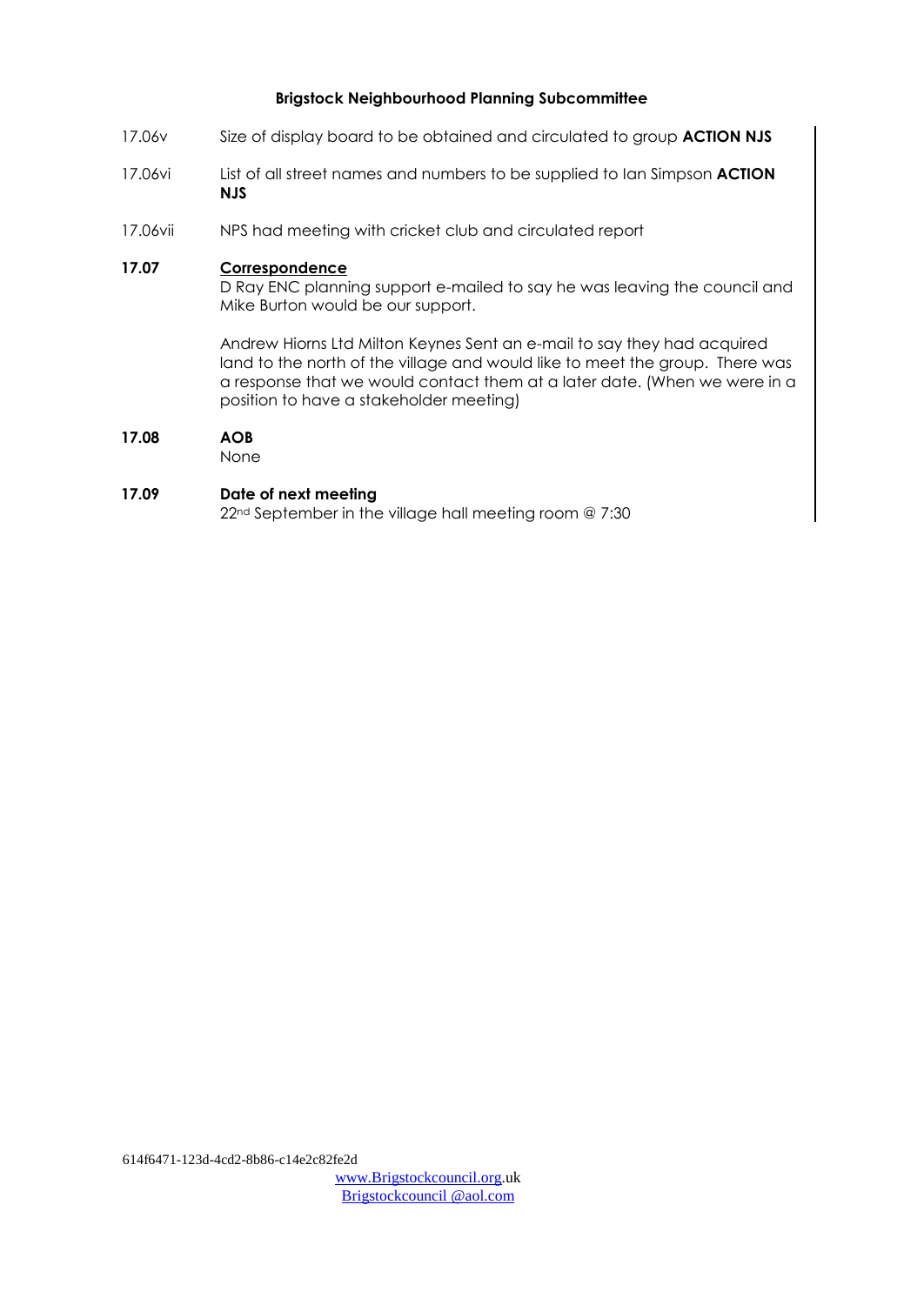## **ACCOUNTS ANALYSIS**

Approved grant budget

#### **August 2015 to February 2016**

| <b>Item</b>                              | <b>Budget</b> | Aug       | Sept     | Oct | <b>Nov</b> | <b>Dec</b> | Jan | Feb |
|------------------------------------------|---------------|-----------|----------|-----|------------|------------|-----|-----|
|                                          |               |           |          |     |            |            |     |     |
| Consultant -Surveys                      | £840          |           |          |     |            |            |     |     |
| Consultant-Launch event advice           | £390          |           |          |     |            |            |     |     |
| Consultant-Questionnaire & Analysis      | £1,690        |           |          |     |            |            |     |     |
| Printing Costs - Questionnaire           | £208          |           |          |     |            |            |     |     |
| <b>Publicity Costs - Poster Printing</b> | £10           |           |          |     |            |            |     |     |
| Publicity Costs - Street signage         | £180          |           |          |     |            |            |     |     |
| Unbudgeted                               | £000          | £23.41    | £31.50   |     |            |            |     |     |
| Total                                    | £3,323        | £97.94    | £31.50   |     |            |            |     |     |
| <b>Available Funds Balance</b>           | £3,323        | £3,225:06 | £3193.56 |     |            |            |     |     |

Unbudgeted details

| Month | Reference | Cost   | <b>Supplier</b> | Item         |
|-------|-----------|--------|-----------------|--------------|
| Aug   | 101143    | £24:41 | ENC             | Map printing |
| Aug   | 101149    | £73.53 | <b>FNC</b>      | Map printing |
| Sept  | 01160     | £31.50 | Royal Mail      | Postage      |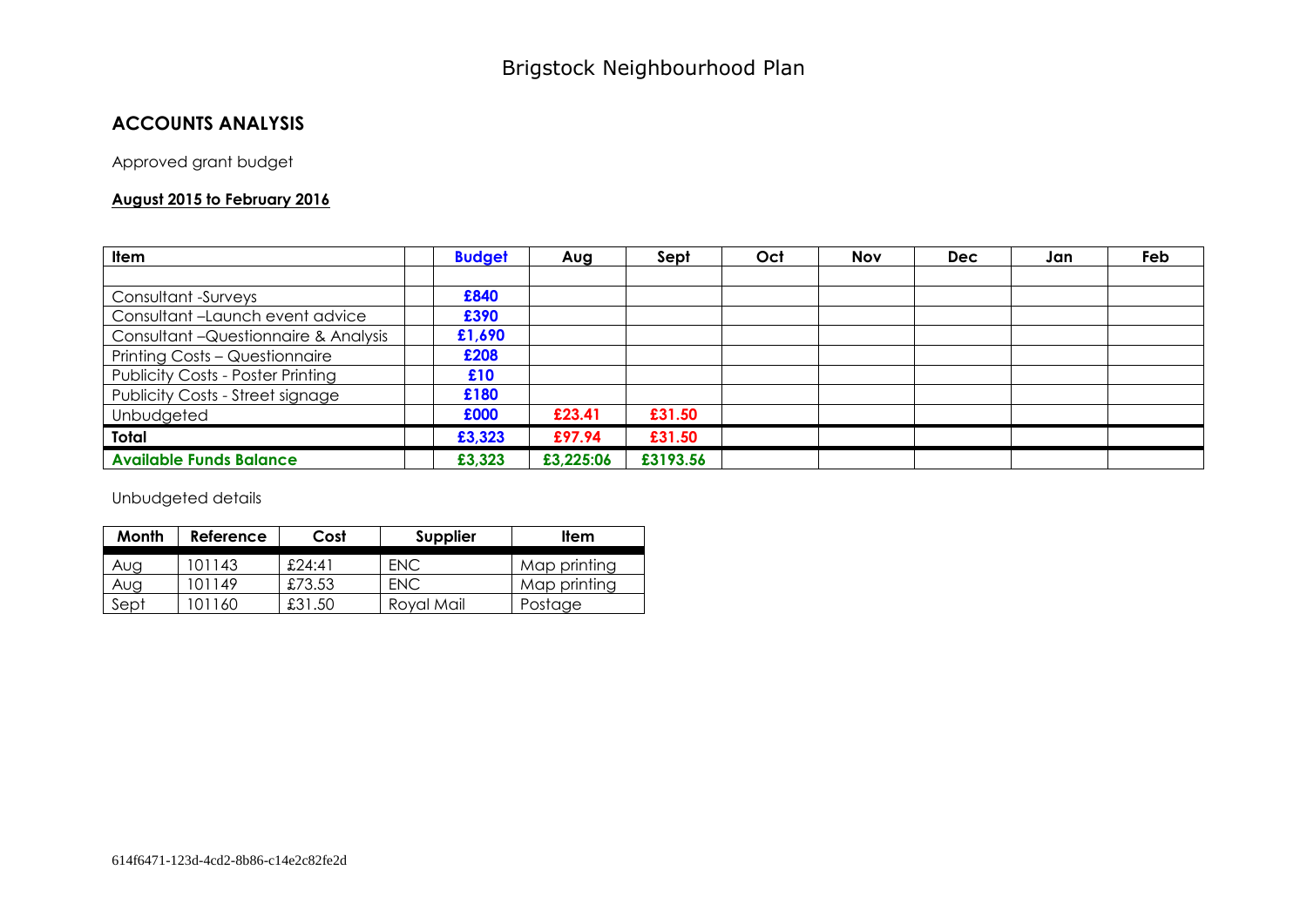| Ref       | <b>Completed Actions</b>                                                                                                                                                                                                                                      |                                                                                          | <b>Resp</b> | Due by     |
|-----------|---------------------------------------------------------------------------------------------------------------------------------------------------------------------------------------------------------------------------------------------------------------|------------------------------------------------------------------------------------------|-------------|------------|
| 12.04iiib | There was a need for smaller maps (A3) similar<br>to those in the Core Spatial Strategy and<br>ARNOT plan. It those requiring maps inform<br>NJS of the plan and page numbers he will<br>arrange for these to be e-mailed. ACTION ALL                         | None requested by committee members.<br>Aug Have obtained a selection for Launch meeting | <b>ALL</b>  |            |
| 12.04vd   | Obtain (if available) Supportive maps to show<br>recent village development ACTION JM                                                                                                                                                                         | Sept Historic map received                                                               | <b>JM</b>   | 07/06/2015 |
| 13.07ii   | Letter to local businesses to be circulated<br>when launch date (confirmed and set in<br>concrete) <b>ACTION LS</b>                                                                                                                                           | Sept Circulated                                                                          | <b>LS</b>   | 21/07/2015 |
| 15.06iiii | The display boards should be limited to about<br>5. From the list supplied by Colin Wilkinson CA<br>will summarise the content for the boards and<br>circulate. The final content will be signed off<br>at the 18 <sup>th</sup> August meeting. <b>ACTION</b> | Sept Agreed and content reviewed on the 14 <sup>th</sup> September                       | CA          | 18/08/2015 |
| 15.06vi   | NS to establish if WI will do refreshments and<br>establish their charges <b>ACTION</b>                                                                                                                                                                       | Aug WI have agreed at cost and a donation                                                | <b>NS</b>   | 18/08/2015 |
| 15.06viii | Local business to be invited to attend launch<br>meeting <b>ACTION</b>                                                                                                                                                                                        | Sept Actioned                                                                            | T.B.A       |            |
| 15.06x    | NS to invite CPRE to the stakeholder meeting<br><b>ACTION</b>                                                                                                                                                                                                 | Sept Invitation sent and accepted                                                        | <b>NS</b>   | 18/08/2015 |
| 16.06iii  | Invite District Councillor, County Councillor and<br><b>MP</b>                                                                                                                                                                                                | Aug Invitation Sent by e-mail                                                            | <b>NS</b>   | 10/09/2015 |
| 16.06iii  | Name badges                                                                                                                                                                                                                                                   | Sept At the 14 <sup>th</sup> meeting agreed each to supply own                           | <b>MDS</b>  | 10/09/2015 |
| 16.06iii  | Map ARNOT plan appendix 13 open spaces Al<br>Size                                                                                                                                                                                                             | Sept Map provided                                                                        | <b>NS</b>   | 10/09/2015 |
| 16.06iii  | Poster and new letter to be sent to outlining<br>addresses                                                                                                                                                                                                    | Sept Actioned                                                                            | <b>NS</b>   | 10/09/2015 |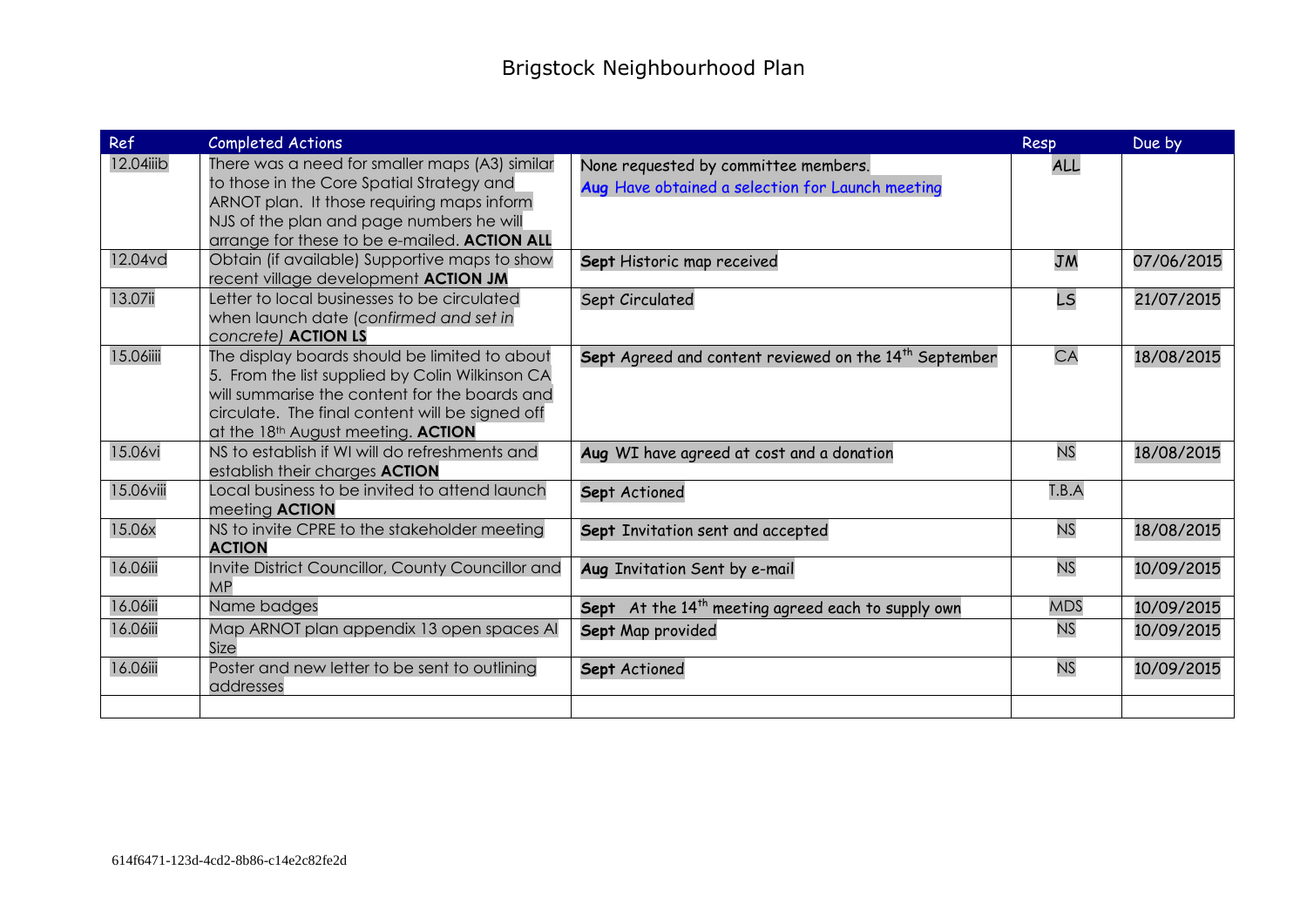| Ref        | <b>Outstanding Actions</b>                                                                                                                                           |                                                                                           | <b>Resp</b> | Due by      |
|------------|----------------------------------------------------------------------------------------------------------------------------------------------------------------------|-------------------------------------------------------------------------------------------|-------------|-------------|
| 5.06iii    | Try to collect as many e-mail addresses from<br>residents so we can start communicating via<br>Brigstock News. Offer a prize. ACTION CA                              | Very slow start                                                                           | CA          | 31-03-2015  |
| 12.04iic   | To try and improve the response it was<br>suggested there should be a link to the<br>questionnaire circulated with the school<br>routine information text. ACTION RF |                                                                                           | <b>RF</b>   | <b>ASAP</b> |
| 13.07iii   | It was agreed that the flyer circulated to all<br>houses would also include the questionnaire<br><b>ACTION SW</b>                                                    |                                                                                           | <b>SW</b>   | 21/07/2015  |
| 15.06viiii | Separate stake holder meeting to be<br>arranged <b>ACTION</b>                                                                                                        | Sept Provisionally booked for the 13 <sup>th</sup> October this may<br>require a revision | T.B.A       |             |

| Ref     | New Actions                                | Resp       | Due by     |
|---------|--------------------------------------------|------------|------------|
| 17.06v  | Size of display board to be obtained and   | NJS.       | 20/09/2015 |
|         | circulated to group <b>ACTION NJS</b>      |            |            |
| 17.06vi | List of all street names and numbers to be | <b>NJS</b> | 20/09/2015 |
|         | supplied to Ian Simpson <b>ACTION NJS</b>  |            |            |